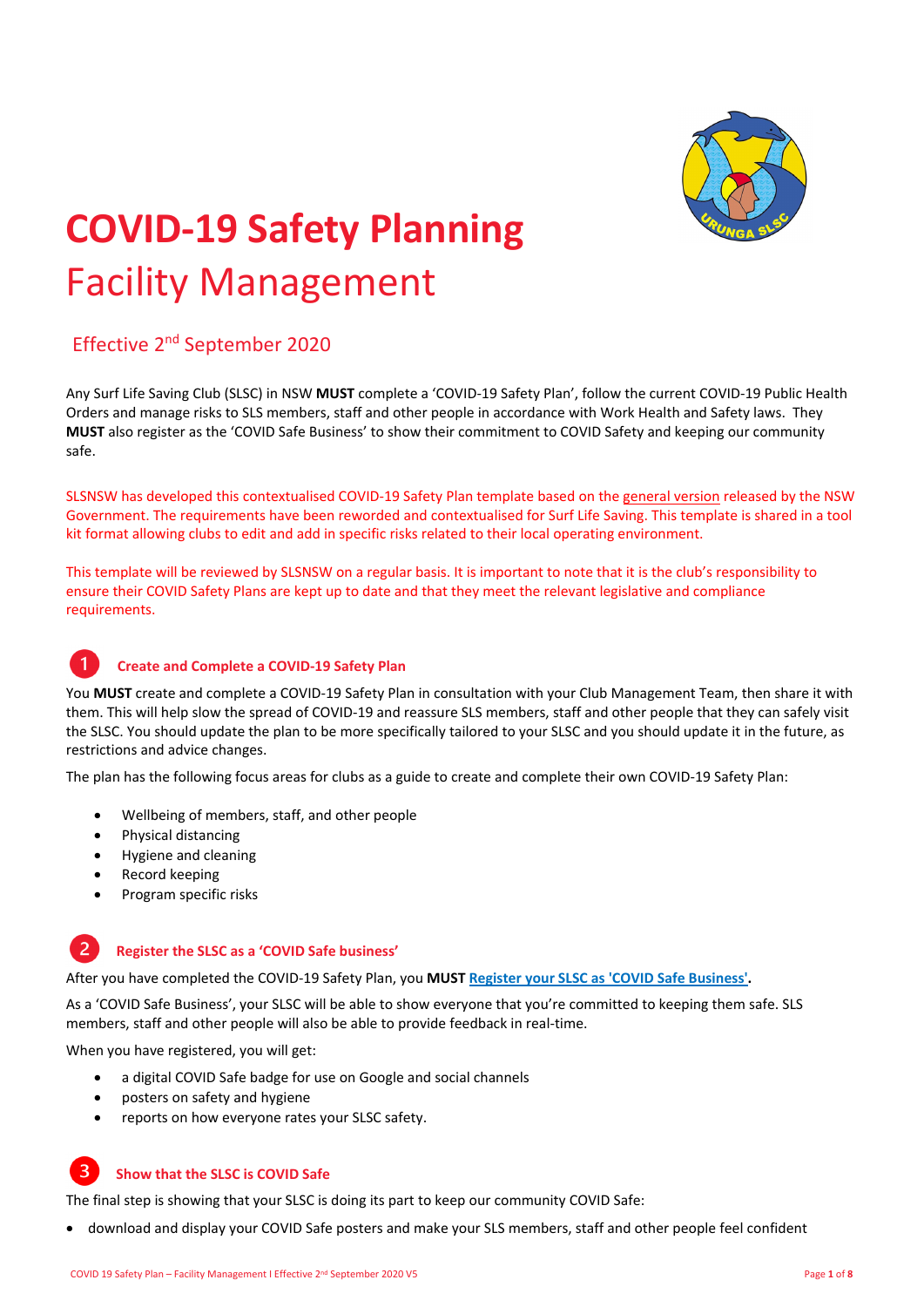- share your completed COVID‐19 Safety Plan with your SLS Club Management Team, staff and members to ensure their wellbeing
- display your COVID Safe badge on your digital and social channels such as Facebook and Google Maps
- train SLS members and staff to act in a COVID Safe way
- keep your plan up-to-date when there are changes to the rules.

# **COVID‐19 Safety Plan**

| <b>Surf Life Saving Club details</b> |                                                     |
|--------------------------------------|-----------------------------------------------------|
| <b>Surf Life Saving Club:</b>        | URUNGA SLSC                                         |
| <b>Plan completed by:</b>            | JIM MCCULLAGH - CLUB CAPTAIN/COVID SAFE COORDINATOR |
| <b>Plan approved by:</b>             | MICK DOUGHERTY - PRESIDENT                          |
| <b>Plan effective:</b>               | Monday 7 <sup>th</sup> September 2020               |

### **Requirements for SLSC**

Requirements for your SLSC and the actions you will put in place to keep your SLS members, staff and other people safe.

**Note**: The pre‐populated action items are suggestions only, you should review them and determine what is relevant and applicable to your local operating environment/program area.

| <b>Requirements</b>                                                                                                                                                                                                                                           | <b>Actions</b>                                                                                                                                                                                                                                                                                                                                                                                                                                                                                                                                                                                                  |  |
|---------------------------------------------------------------------------------------------------------------------------------------------------------------------------------------------------------------------------------------------------------------|-----------------------------------------------------------------------------------------------------------------------------------------------------------------------------------------------------------------------------------------------------------------------------------------------------------------------------------------------------------------------------------------------------------------------------------------------------------------------------------------------------------------------------------------------------------------------------------------------------------------|--|
| Wellbeing of SLS members, staff and other people                                                                                                                                                                                                              |                                                                                                                                                                                                                                                                                                                                                                                                                                                                                                                                                                                                                 |  |
| Members are asked not to attend to any Surf Life Saving related<br>activities if they have been near an identified hotspot or are a close<br>contact of someone who has been at near a hotspot.                                                               | Ensure this requirement is clearly communicated to members<br>$\bullet$<br>Ensure members are aware that the NSW Government has<br>$\bullet$<br>implemented restrictions on those who have been in Victoria to<br>assist containing this and may introduce further restrictions for<br>those who have travelled through NSW hotspots.                                                                                                                                                                                                                                                                           |  |
| Communicate regularly with SLS members, staff and other people<br>to remind everyone that they should not come to the SLSC if unwell<br>with respiratory symptoms or fever. Encourage testing of anyone<br>with symptoms in line with advice from NSW Health. | Create a communications plan that includes a schedule of<br>$\bullet$<br>communications as well as the appropriate communication<br>tools, e.g., social media, email, SMS, SurfGuard<br>Regularly update and refer members to your SLSC or SLSNSW<br>$\bullet$<br>COVID-19 updates webpage-have their messaging align.<br>Include a small reference and hyperlink to this with any club<br>$\bullet$<br>newsletters to avoid over-saturation of COVID-19 messages<br>and only draw more attention to the webpages when<br>significant changes have been made, e.g., following NSW<br>Government updates.        |  |
| Display conditions of entry (website, social media, venue entry).<br>Consider displaying the maximum number of people allowed in<br>each room/space shown online and at a clear place of entry.                                                               | Determine how many people can safely be within each club<br>$\qquad \qquad \bullet$<br>room, the club itself and designated areas.<br>Display conditions of entry at all club entry points as well as on<br>$\qquad \qquad \bullet$<br>club websites and social media pages, e.g., in social media and<br>webpage banners.<br>Make it clear where club entry points are before members<br>$\bullet$<br>arrive, e.g., by displaying them on webpages and social media<br>accounts<br>Display signs at entrances and exits to rooms or designated<br>spaces with the maximum safe capacity for that space or room |  |
| Encourage members to wear a face mask:<br>if it is hard to maintain 1.5 metres of physical distance from<br>others                                                                                                                                            | Encourage wearing a facemask in ongoing communication to<br>reduce community transmission                                                                                                                                                                                                                                                                                                                                                                                                                                                                                                                       |  |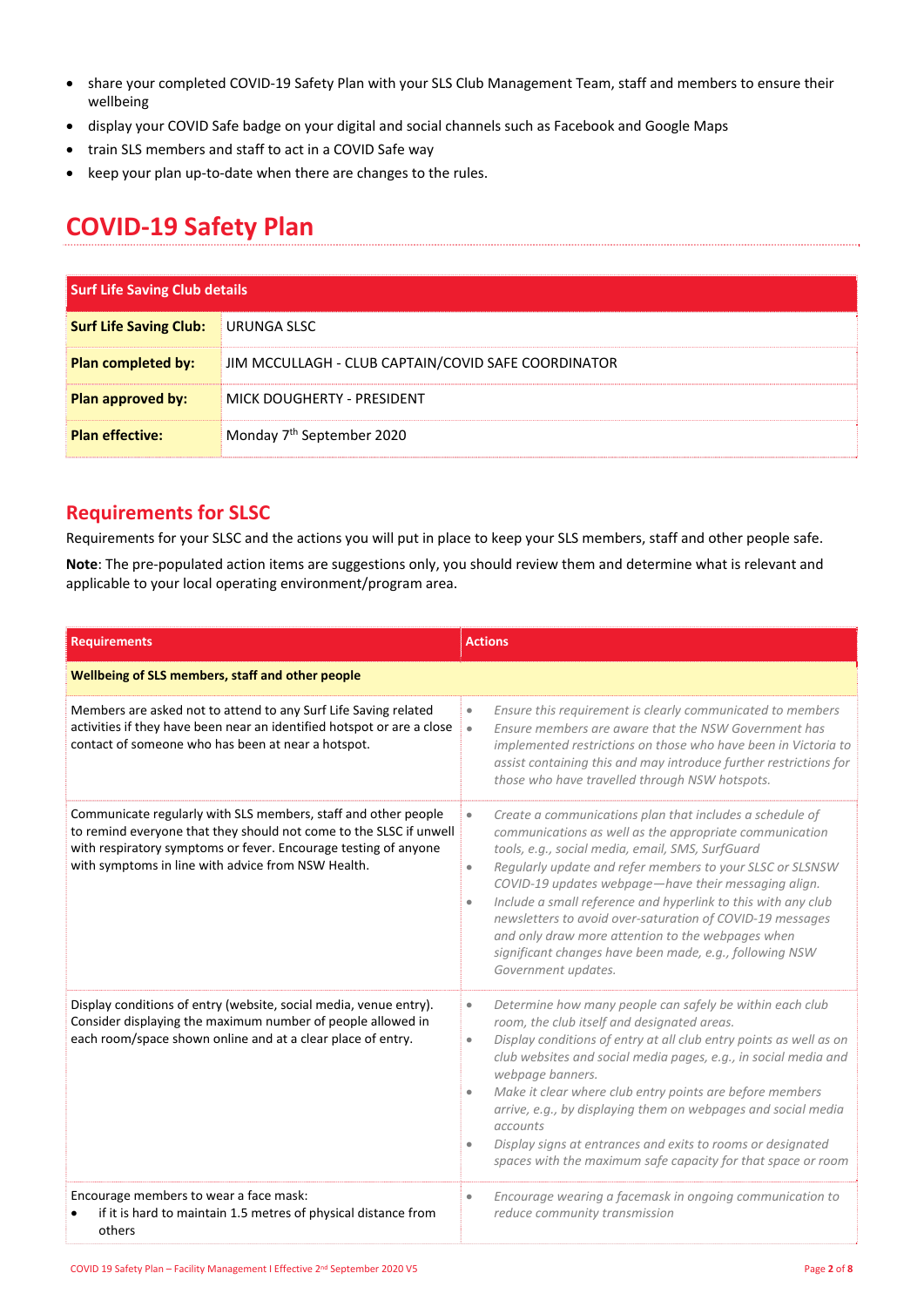| <b>Requirements</b>                                                                                                                                                                                                                                                                                                                                        | <b>Actions</b>                                                                                                                                                                                                                                                                                                                                                                                                                                                                                                                                                                                                                                                      |
|------------------------------------------------------------------------------------------------------------------------------------------------------------------------------------------------------------------------------------------------------------------------------------------------------------------------------------------------------------|---------------------------------------------------------------------------------------------------------------------------------------------------------------------------------------------------------------------------------------------------------------------------------------------------------------------------------------------------------------------------------------------------------------------------------------------------------------------------------------------------------------------------------------------------------------------------------------------------------------------------------------------------------------------|
| on public transport<br>٠<br>in indoor venues with a higher risk of transmission, where<br>$\bullet$<br>practical<br>if working in cafes, restaurants, pubs and clubs and other<br>venues with a higher risk of transmission.                                                                                                                               | Refer members to the NSW Government webpage on<br>$\bullet$<br>facemasks for more information on the different types of<br>masks, why wear a mask, as well as how and when to wear<br>one. (https://www.nsw.gov.au/covid-19/face-masks)<br>Remind members that a mask is not a substitute for good hand<br>$\bullet$<br>hygiene and physical distancing                                                                                                                                                                                                                                                                                                             |
| Ensure COVID-19 Safety Plans are in place, where relevant, for:<br>Gymnasiums<br>Indoor recreation facilities<br>$\bullet$<br>Major recreation facilities<br>$\bullet$<br>Restaurants, bars and cafes, kiosks and canteens<br>$\bullet$<br>Swimming pools.                                                                                                 | Complete program and facility specific COVID-19 Safety Plans<br>$\bullet$<br>Review COVID-19 Safety Plans on a weekly basis in consultation<br>$\bullet$<br>with the appointed COVID Safe Coordinator and key members.<br>Have NSW Health posters on mental health posted around the<br>$\bullet$<br>club and include links to the NSW Health videos on the club<br>website where possible                                                                                                                                                                                                                                                                          |
| Ensure processes are in place to exclude people if they have<br>attended any of the reported case locations listed on the NSW<br>Health website (nsw.gov.au/covid-19/latestnews-and-updates).                                                                                                                                                              | Closely monitor the information on the NSW Health Website<br>$\bullet$<br>Communicate with members that any person who has<br>۰<br>attended any of the reported locations listed on the NSW<br>Health Website may not attend SLS activities and locations.<br>Clearly communicate the SLS organisation's position on this<br>$\bullet$<br>matter.                                                                                                                                                                                                                                                                                                                   |
| Exclude SLS members, staff and other people who are unwell.                                                                                                                                                                                                                                                                                                | Display signage with large font and/or images at entry points<br>$\bullet$<br>requesting those who are unwell not to enter the building or<br>designated space and participate in activities.<br>Communicate on club webpages and through social media<br>$\bullet$<br>channels that people who are unwell should not attend or<br>participant in SLS activities.<br>Screen members, staff and other people upon entry with non-<br>$\bullet$<br>contact infrared forehead thermometers for signs of fever<br>(temperature greater than 37.5°C)                                                                                                                     |
| If hiring out areas of your SLSC, consult with the clients to address<br>these requirements to understand what measures may already be<br>in place.                                                                                                                                                                                                        | Provide a copy of your COVID Safety Plan to anyone hiring a<br>$\bullet$<br>club venue<br>Consult with the clients to address these requirements to<br>$\bullet$<br>understand what measures may already be in place on a case-<br>by-case basis.<br>Have clients sign a declaration that includes how they will<br>$\bullet$<br>address COVID-19 safety measures and that they understand<br>measures already in place.                                                                                                                                                                                                                                            |
| Make SLSC staff (where applicable) aware of their leave<br>entitlements if they are sick or required to self-isolate.                                                                                                                                                                                                                                      | Communicate leave entitlements internally to the relevant staff<br>$\bullet$<br>members by the Board of Management.                                                                                                                                                                                                                                                                                                                                                                                                                                                                                                                                                 |
| Provide SLS members, staff and others with information and<br>training on COVID-19, including when to get tested, physical<br>distancing and cleaning, and how to manage a sick person or victim.                                                                                                                                                          | Refer people to COVID-19: What It Is, How to Prevent Spread<br>$\qquad \qquad \bullet$<br>online awareness course (Est. Duration 5-7 minutes) created by<br>SLSA eLearning provider eTrainu<br>Refer people to the eLearning course for COVID-19 infection<br>$\bullet$<br>control training (Est. Duration 30 minutes) created in<br>partnership by The NSW Department of Health and Aspen<br>Medical.<br>Refer people to the NSW Health public COVID-19 Clinics and<br>free COVID-19 GP Respiratory Clinics in NSW.<br>Recommend testing if someone has a fever, cough, sore throat<br>$\bullet$<br>or shortness of breath and meets the current testing criteria. |
| <b>Physical Distancing</b>                                                                                                                                                                                                                                                                                                                                 |                                                                                                                                                                                                                                                                                                                                                                                                                                                                                                                                                                                                                                                                     |
| Assess the safe capacity of communal facilities (one person per 4<br>square metres of space), such as offices, meeting or training rooms,<br>showers, change rooms and lockers. Display signs at entrances with<br>the maximum safe capacity for that space or room and have<br>strategies in place to reduce crowding and promote physical<br>distancing. | Measure the square footage of a room or designated training<br>$\bullet$<br>space and calculate its safe capacity by allocating one person<br>per 4 square meters<br>Restrict access to showers, change rooms and to reduce the<br>$\bullet$<br>risk of infection as unable to maintain regular cleaning in these<br>areas.<br>Communicate with members that they should shower and<br>$\bullet$<br>change at their personal residence                                                                                                                                                                                                                              |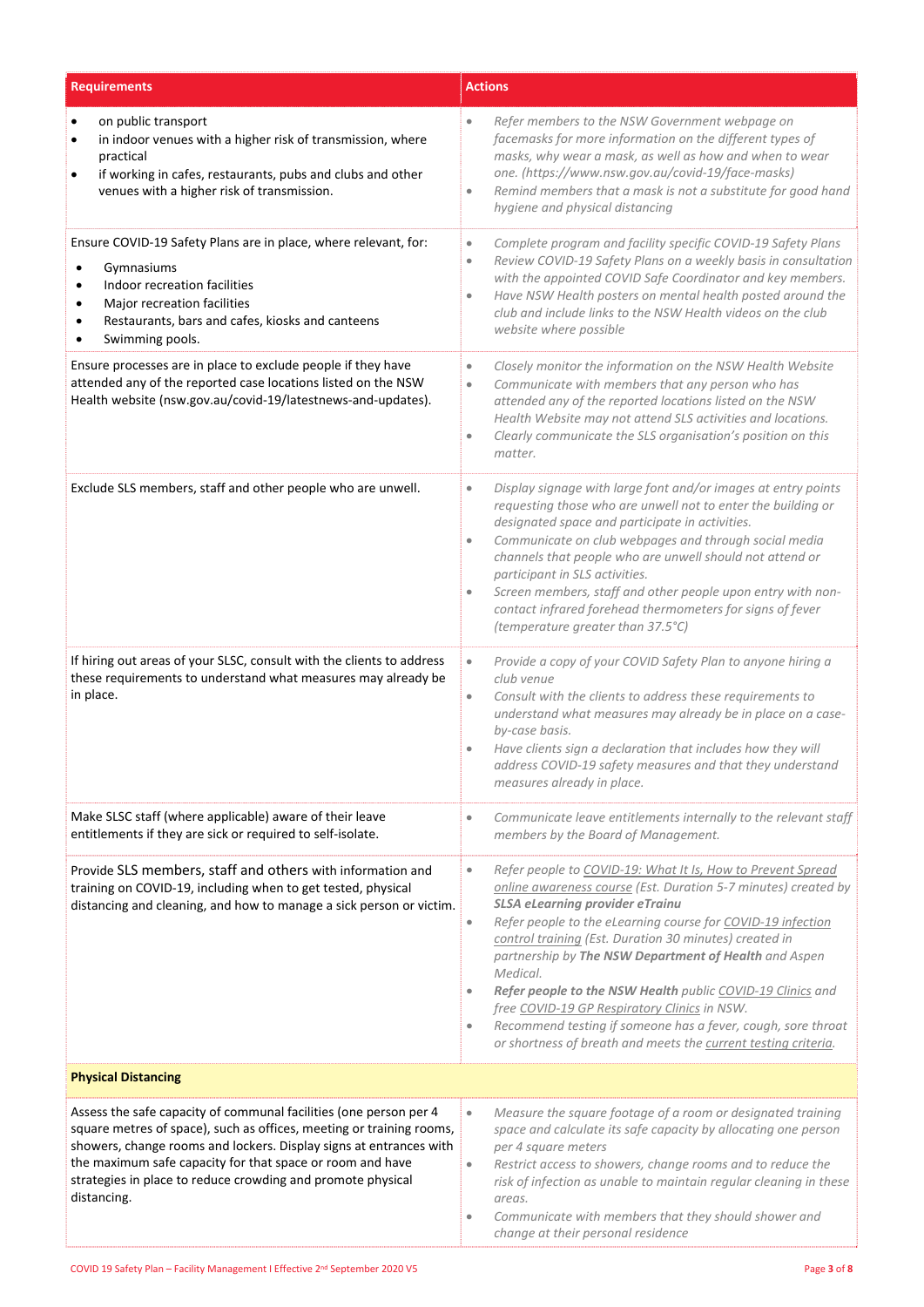| <b>Requirements</b>                                                                                                                                                                                                                                                                                                                                                                                                                                                                                                                             | <b>Actions</b>                                                                                                                                                                                                                                                                                                                                                                                                                                                                                                                                                                                                                                                                          |
|-------------------------------------------------------------------------------------------------------------------------------------------------------------------------------------------------------------------------------------------------------------------------------------------------------------------------------------------------------------------------------------------------------------------------------------------------------------------------------------------------------------------------------------------------|-----------------------------------------------------------------------------------------------------------------------------------------------------------------------------------------------------------------------------------------------------------------------------------------------------------------------------------------------------------------------------------------------------------------------------------------------------------------------------------------------------------------------------------------------------------------------------------------------------------------------------------------------------------------------------------------|
|                                                                                                                                                                                                                                                                                                                                                                                                                                                                                                                                                 | Include links to the NSW Health videos on the club website<br>$\bullet$<br>where possible, e.g., physical distancing                                                                                                                                                                                                                                                                                                                                                                                                                                                                                                                                                                    |
| Capacity must not exceed one customer per 4 square metres of<br>space.                                                                                                                                                                                                                                                                                                                                                                                                                                                                          | Count customers as they enter and leave the premises<br>$\qquad \qquad \bullet$<br>Move or remove seating and tables as required to comply with<br>$\bullet$<br>physical distancing<br>Have table and seating arrangements laid out to separate<br>$\bullet$<br>different groups of people and disperse them throughout the<br>area/facility<br>Have a maximum seating arrangement for a group of up to 20<br>people at the one table in a food or drink area within the limits<br>of a safe area capacity (One person per 4 square meters of<br>space)                                                                                                                                 |
| Consider strategies encouraging people to take breaks outside,<br>where practical in sufficiently shaded areas, or warm sheltered<br>areas.                                                                                                                                                                                                                                                                                                                                                                                                     | Communicate on club webpages and through social media<br>$\bullet$<br>channels that members should take breaks outside when<br>possible in sufficiently shaded areas, or warm sheltered areas.<br>Place signage with large font and/or images in break areas<br>$\bullet$<br>outside where practicable to indicate that they are a good<br>place to take a break while social distancing                                                                                                                                                                                                                                                                                                |
| Ensure gym, sport, recreation or any other classes, or sport<br>activities, have no more than 20 participants, plus the instructor<br>and any assistants, per space and comply with one person per 4<br>square metres of space. E.g., no more than 20 junior participants<br>plus a coach, water safety personnel or age manager.<br>There may be multiple classes in a room if there is sufficient space<br>to accommodate this and the classes remain separate. Ensure<br>participants maintain 1.5 metres physical distance where practical. | Restrict gym entry to up to 20 members if the space safely<br>$\bullet$<br>allows within the limits of a safe area capacity (One person per<br>4 square meters of space)<br>Communicate on club webpages and through social media<br>$\bullet$<br>channels the safe capacity limits of the club gym and<br>conditions of gym entry.<br>Update gymnasium form templates available on SLS Members<br>$\bullet$<br>Area Document Library (WHS) to align with new COVID-19<br>restrictions.                                                                                                                                                                                                 |
| Ensure the number of people in a facility does not exceed one<br>person per 4 square metres of space (including staff, members and<br>spectators) to a maximum of 500 people.                                                                                                                                                                                                                                                                                                                                                                   | Communicate on club webpages and through social media<br>$\bullet$<br>channels the maximum number of people allowed in a club at<br>any one time<br>Where possible through electronic means, restrict the number<br>۰<br>of people allowed to enter the club to the safe area capacity<br>(One person per 4 square meters of space)                                                                                                                                                                                                                                                                                                                                                     |
| Have strategies in place to prevent parents, participants and/or<br>spectators from co-mingling between groups.                                                                                                                                                                                                                                                                                                                                                                                                                                 | Use signage, tape on the flow or other visual communication<br>tools to designate areas for participants and spectators, as well<br>as how they move through the spaces to avoid co-mingling,<br>e.g., create pathways lines on the floor or with flags to guide<br>people along a pathway to or from areas<br>Communicate on club webpages and through social media<br>$\bullet$<br>channels areas for spectators to gather safely as well as how<br>they should move between places to avoid gatherings and<br>maintain safe physical distancing, e.g, advise spectators<br>where and how is best to park and congregate before, during<br>and after a surf sports or training event. |
| Have strategies in place to manage gatherings that may occur<br>immediately outside the premises or after an activity has finished.<br>Such as with drop off and pick up zones or staggered start/finish<br>times.                                                                                                                                                                                                                                                                                                                              | Have markings or signage in place to designate directions of<br>$\bullet$<br>pedestrian traffic on the ground and at eye level<br>Have signage with large font and/or images to indicate pick up<br>$\bullet$<br>and drop off zones, and no-gathering zones within and around<br>the surf club-include this information in any communications<br>Stagger start and finish times of SLS activities to prevent<br>$\bullet$<br>crowding at entries, exits and drop off or pick up points.<br>Remind members of the 'get in, get active and get out'<br>$\bullet$                                                                                                                          |
| Implement and take reasonable steps for children and young<br>person's activities and recreation, to ensure parents supervising or<br>supporting children are physically distancing.                                                                                                                                                                                                                                                                                                                                                            | Use signage, tape on the flow or other visual communication<br>$\bullet$<br>tools to designate areas for junior activities and their parent<br>spectators, as well as how they move through the spaces to<br>avoid co-mingling, e.g., create pathways lines on the floor or<br>with flags to guide people along a pathway to or from areas<br>Make announcements over loudhailers or loudspeakers                                                                                                                                                                                                                                                                                       |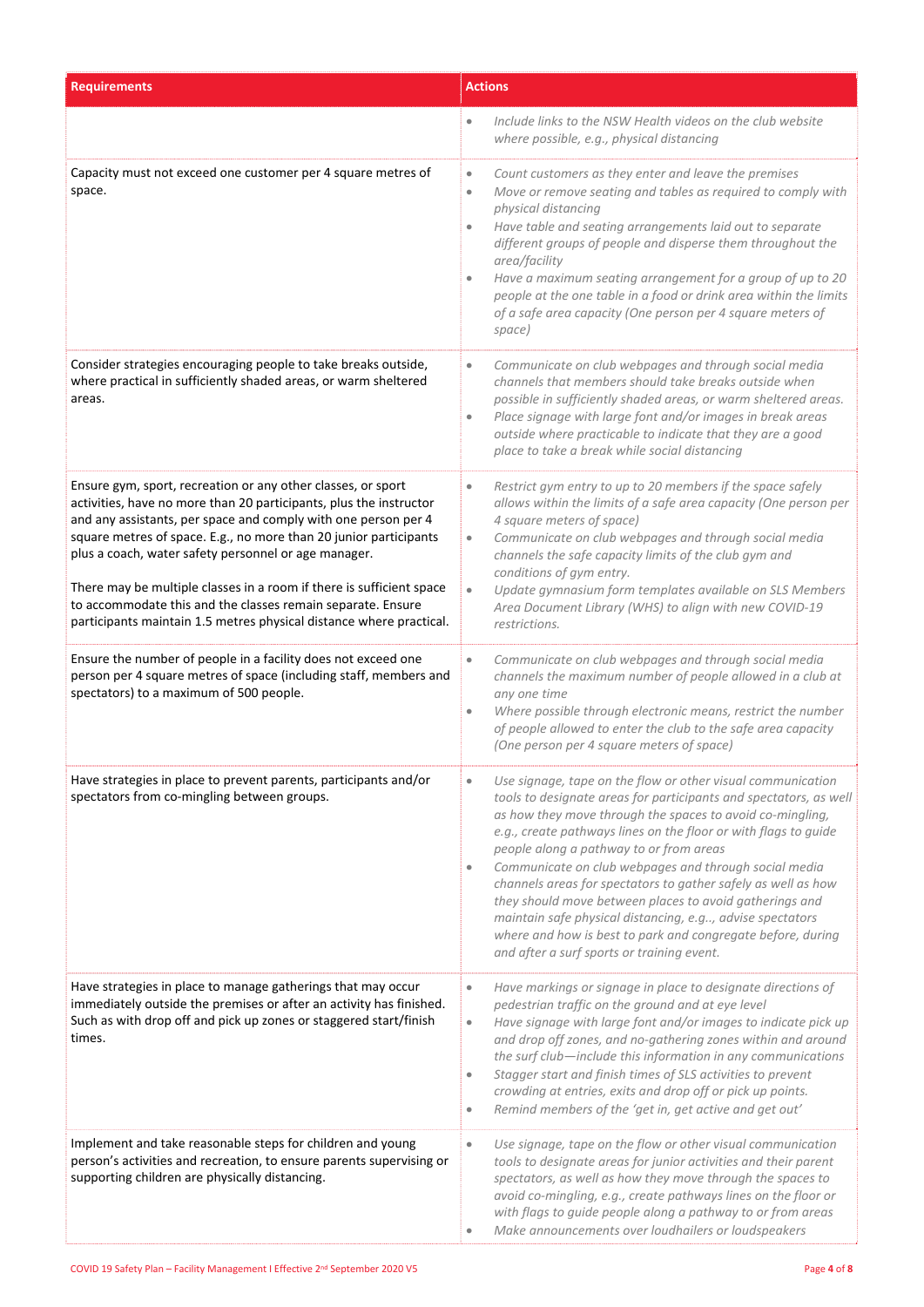| <b>Requirements</b>                                                                                                                                                          | <b>Actions</b>                                                                                                                                                                                                                                                                                                                                                                                                                                              |
|------------------------------------------------------------------------------------------------------------------------------------------------------------------------------|-------------------------------------------------------------------------------------------------------------------------------------------------------------------------------------------------------------------------------------------------------------------------------------------------------------------------------------------------------------------------------------------------------------------------------------------------------------|
|                                                                                                                                                                              | Communicate on club webpages and through social media<br>channels areas for spectators to gather safely as well as how<br>they should move between places to avoid gatherings and<br>maintain safe physical distancing, e.g, advise spectators<br>where and how is best to park and congregate before, during<br>and after a surf sports or training event.                                                                                                 |
| Manage delivery times to minimise the number of vehicles and<br>people in loading dock areas. Designate a space where they can<br>carry out their duties at a safe distance. | Designate a space where they can carry out their duties at a<br>$\bullet$<br>safe distance.<br>Stagger drop-off and pick-up times of deliveries to prevent<br>$\bullet$<br>crowding at entries, exits and drop off or pick up points.                                                                                                                                                                                                                       |
| Most lifts can safely take 2 to 4 people providing people can stand<br>apart; display signs near lifts to advise and recommend physical<br>distancing.                       | Display signs near lifts to advise and recommend physical<br>$\bullet$<br>distancing                                                                                                                                                                                                                                                                                                                                                                        |
| Move or block access to equipment to support 1.5 metres of<br>physical distance between people.                                                                              | Move or block access to equipment to support 1.5 metres of<br>$\bullet$<br>physical distance between people.                                                                                                                                                                                                                                                                                                                                                |
| Move or remove seating and tables as required to comply with<br>physical distancing. Alcohol can only be consumed by seated<br>customers.                                    | Restrict people entering or standing around in spaces without<br>$\bullet$<br>designated seating that complies with physical distancing<br>Display signage with large font and/or images that alcohol<br>$\bullet$<br>may only be consumed by seated customers                                                                                                                                                                                              |
| Provide visual aids above hand wash basins to support effective<br>physical distancing, e.g., NSW Government Posters                                                         | Place government posters where appropriate at areas with<br>$\bullet$<br>hand washing and sanitation facilities as well as at entries and<br>exits to area.<br>Include links to the NSW Health videos on the club website<br>$\bullet$<br>where possible, e.g., good hygiene starts here                                                                                                                                                                    |
| Put plans and systems in place to monitor and control the numbers<br>of SLS members, staff and other people on site at any given time to<br>allow for physical distancing.   | Ask all staff, volunteers, participants, contractors and other<br>$\bullet$<br>people to provide a record of their name and a mobile number<br>or email address to support COVID-19 tracing before entering<br>the building if this information is not captured through<br>electronic lock systems<br>Schedule training times and group sizes to alternate days, e.g.,<br>Nippers from 4-5 and ski training from 4.30-5.30.                                 |
| Reduce crowding wherever possible and promote physical<br>distancing with markers on the floor, including where people are<br>asked to queue.                                | Place markers on the floor where appropriate, to guide the<br>flow of pedestrian traffic and inform people where and how to<br>queue 1.5 m apart from each other if required, e.g., outside<br>cafes, BBQs, registration areas<br>Have clear and simple signposts at a height for both adults and<br>$\qquad \qquad \bullet$<br>children to see and/or read<br>Encourage members to use BBQ, café and canteen facilities for<br>$\bullet$<br>take away only |
| Review regular SLSC deliveries and request contactless delivery and<br>invoicing where practical.                                                                            | Speak with contractors and other companies about their<br>$\bullet$<br>delivery options for staggered delivery time arrangements<br>Have invoices sent electronically<br>$\bullet$                                                                                                                                                                                                                                                                          |
| Use flexible working arrangements where possible, such as working<br>from home, other locations, or working early or late nights to<br>reduce peak periods.                  | Support, encourage and use videoconferencing where possible<br>$\bullet$<br>Stagger start and finish times<br>$\bullet$<br>Have alternating work teams if cannot work from home or<br>$\bullet$<br>other locations                                                                                                                                                                                                                                          |
| Use telephone or video platforms for essential meetings where<br>practical.                                                                                                  | Schedule club committee and any other meetings via Zoom or<br>$\bullet$<br>Microsoft Teams when sharing documents or screens is<br>required.<br>Arrange teleconferences to avoid<br>۰                                                                                                                                                                                                                                                                       |
| Where practical, stagger the use of communal facilities. Strongly<br>encourage everyone to shower/change at home where possible.                                             | Place closed signs at shower and change room facility entry<br>$\bullet$<br>points.<br>Restrict access to communal showers and change rooms.<br>٠<br>Stagger bathroom breaks for training participants<br>٠                                                                                                                                                                                                                                                 |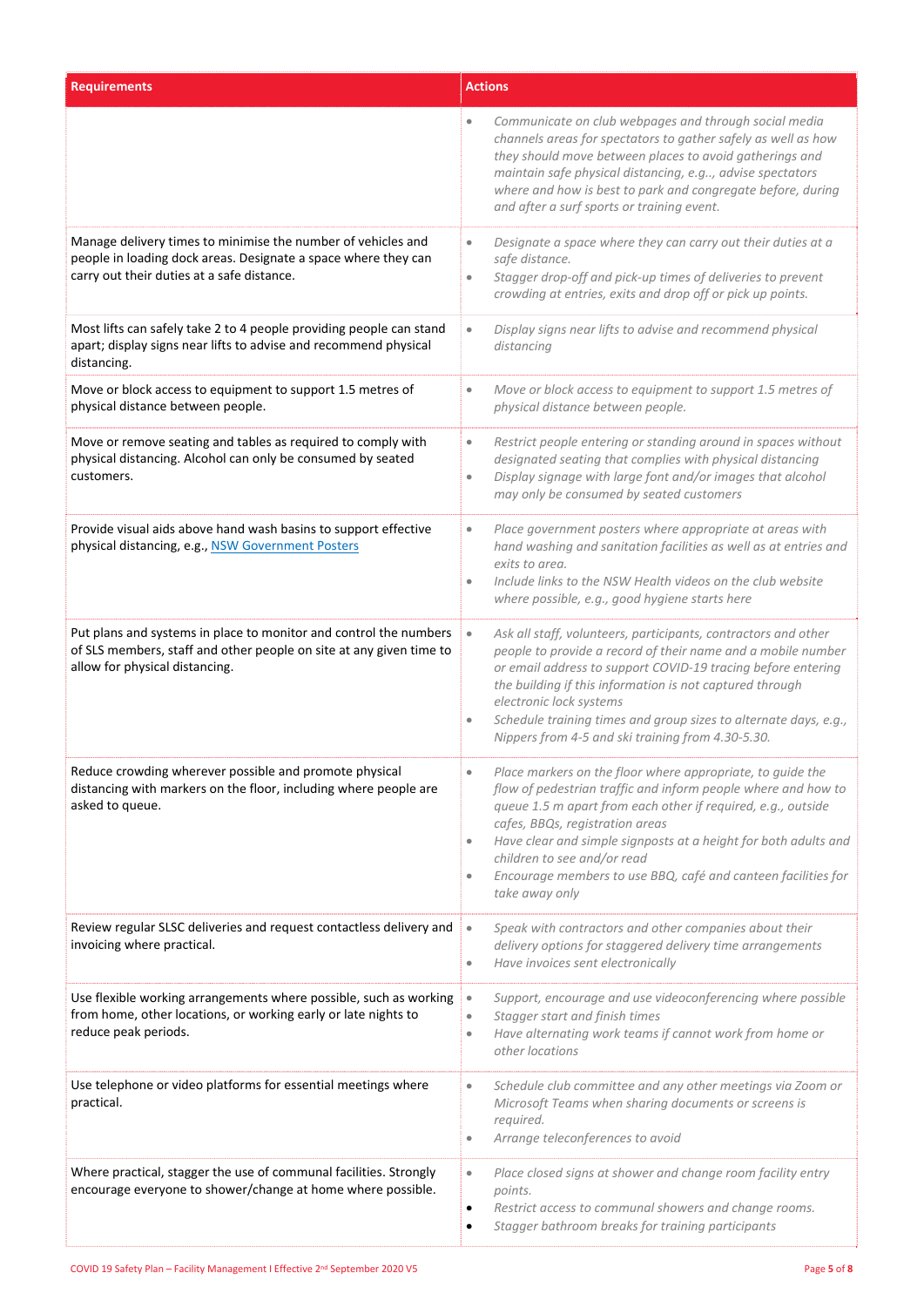| <b>Requirements</b>                                                                                                                                                                                                                                                  | <b>Actions</b>                                                                                                                                                                                                                                                                                                                                                        |
|----------------------------------------------------------------------------------------------------------------------------------------------------------------------------------------------------------------------------------------------------------------------|-----------------------------------------------------------------------------------------------------------------------------------------------------------------------------------------------------------------------------------------------------------------------------------------------------------------------------------------------------------------------|
| <b>Hygiene and Cleaning</b>                                                                                                                                                                                                                                          |                                                                                                                                                                                                                                                                                                                                                                       |
| Adopt good hand hygiene practices.                                                                                                                                                                                                                                   | Clean your hands as per recommendations from NSW Health -<br>$\bullet$<br>shown in their posters (6 steps, 20 seconds).<br>Wash hands before and after touching things<br>$\bullet$<br>Avoid sharing frequently touched items<br>$\bullet$                                                                                                                            |
| Avoid shared food and drinks.                                                                                                                                                                                                                                        | Do not permit catering with shared food and drink options<br>$\bullet$<br>Encourage member to bring their own food and drinks, e.g.,<br>$\bullet$<br>bring your own water bottle, do not schedule BBQs with shared<br>equipment and sauces<br>Provide single use, environmentally friendly cutlery, plates and<br>cups                                                |
| Clean cutlery and tableware with detergent and hot water, or with<br>a commercial grade dishwasher if available.                                                                                                                                                     | Clean cutlery and tableware with detergent and hot water, or<br>$\bullet$<br>with a commercial grade dishwasher if available.                                                                                                                                                                                                                                         |
| Clean frequently used indoor hard surface areas, including<br>children's play areas, at least daily; first with detergent and water,<br>and then disinfect. Clean frequently touched areas and surfaces,<br>including in communal facilities, several times per day. | Clean first with detergent and water, and then use a<br>$\bullet$<br>disinfectant.<br>Clean frequently used indoor hard surface areas, including<br>$\bullet$<br>children's play areas daily, e.g., after peak-use time or between<br>staggered entry times<br>Clean frequently touched areas and surfaces several times per<br>$\bullet$<br>day, e.g., door handles. |
| Disinfectant solutions need to be maintained at an appropriate<br>strength and used in accordance with the manufacturers'<br>instructions.                                                                                                                           | Follow manufacturer's instructions for disinfectant solutions<br>$\bullet$                                                                                                                                                                                                                                                                                            |
| Encourage contactless payment options.                                                                                                                                                                                                                               | Use the SLS Payment Gateway for online transactions (apply to<br>$\bullet$<br>use with Form F079 on SLSA IT Helpdesk)<br>Encourage the use of the online membership joining webpage<br>$\bullet$<br>and the SLS Members Area to renew membership                                                                                                                      |
| Encourage everyone to bring their own water bottle, sunscreen,<br>sweat towels, exercise mats and equipment.                                                                                                                                                         | Communicate on club webpages and through social media<br>$\bullet$<br>channels areas for everyone to bring their own water bottle,<br>sweat towels, exercise mats and equipment                                                                                                                                                                                       |
| Ensure bathrooms are well stocked with hand soap and paper<br>towels.                                                                                                                                                                                                | Frequently restock bathrooms with hand soap and paper<br>$\bullet$<br>towels.<br>Have an air dryer installed in bathroom to reduce the need for<br>$\bullet$<br>paper towel deliveries                                                                                                                                                                                |
| Ensure processes are in place to clean or launder shared clothing<br>items after use, such as wetsuits, rash shirts and caps used for<br>training or water safety as well as PPE for IRB crews.                                                                      | Have procedures in place to separate clean and used clothing<br>$\qquad \qquad \bullet$<br>items, as well as safe access to them<br>Frequently clean lifejackets<br>$\bullet$<br>Use dingle-use PPE or thoroughly clean PPE before and after<br>$\bullet$<br>use while wearing gloves                                                                                 |
| Have hand washing facilities or alcohol-based hand sanitiser at key<br>points around the site, such as entry and exit points and meal<br>areas. Hand sanitiser may not work well if hands are visibly dirty.                                                         | Have hand washing facilities or alcohol-based hand sanitiser at<br>$\bullet$<br>entry and exit points and meal areas                                                                                                                                                                                                                                                  |
| Ensure there is accessible detergent/disinfectant and gloves for<br>people to use, should they wish.                                                                                                                                                                 | Have disinfectant and gloves close to entry and exit points and<br>$\bullet$<br>meal areas for people to use should they wish                                                                                                                                                                                                                                         |
| Provide visual aids above hand wash basins to support effective<br>hand washing, e.g., NSW Government Posters                                                                                                                                                        | Post the NSW Government Posters around the club as per their<br>$\bullet$<br>recommendations,<br>Handwash and hand rub posters above every handwashing<br>$\qquad \qquad \bullet$<br>facility<br>Physical distance and mental health posters at every entry and<br>$\bullet$<br>exit point                                                                            |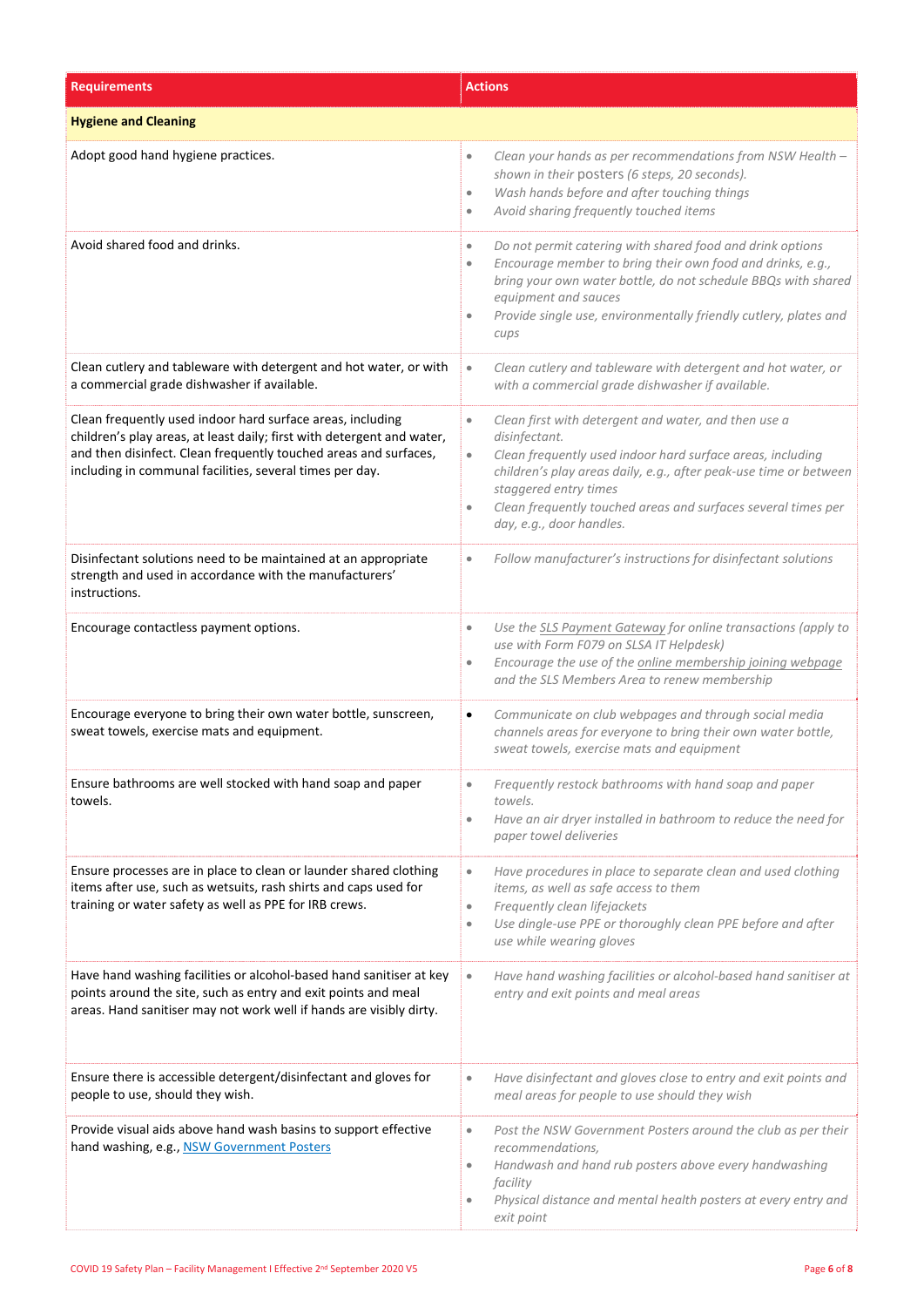| <b>Requirements</b>                                                                                                                                                                                                                                                                                                                                                                                                                                                                                                                                                          | <b>Actions</b>                                                                                                                                                                                                                                                                                                                                                                       |
|------------------------------------------------------------------------------------------------------------------------------------------------------------------------------------------------------------------------------------------------------------------------------------------------------------------------------------------------------------------------------------------------------------------------------------------------------------------------------------------------------------------------------------------------------------------------------|--------------------------------------------------------------------------------------------------------------------------------------------------------------------------------------------------------------------------------------------------------------------------------------------------------------------------------------------------------------------------------------|
|                                                                                                                                                                                                                                                                                                                                                                                                                                                                                                                                                                              | include links to the NSW Health videos on the club website<br>where possible, e.g., good hygiene starts here                                                                                                                                                                                                                                                                         |
| Reduce sharing of equipment (including SLS equipment, hire<br>equipment, tools and machinery used at the SLSC) where practical<br>and ensure these are cleaned with detergent and disinfectant<br>between use.                                                                                                                                                                                                                                                                                                                                                               | Communicate on club webpages and through social media<br>$\bullet$<br>channels areas for everyone to bring their own equipment<br>where possible<br>Clean any equipment before and after use while wearing<br>$\bullet$<br>gloves                                                                                                                                                    |
| SLS members and staff are to wear gloves when cleaning and wash<br>hands thoroughly before and after with soap and water.                                                                                                                                                                                                                                                                                                                                                                                                                                                    | SLS members are required to wear gloves and other PPE whilst<br>$\bullet$<br>carrying out cleaning duties.                                                                                                                                                                                                                                                                           |
| Where reasonably practical, consider methods to avoid the shared<br>use of items, such as pens and pencils, tools or workstations.                                                                                                                                                                                                                                                                                                                                                                                                                                           | Provide clearing wipes next to items that must be shared so<br>$\bullet$<br>they can be regularly wiped down<br>Communicate on club webpages and through social media<br>$\bullet$<br>channels areas for everyone to bring their own stationary,<br>avoid sharing items, and distancing any work stations to<br>comply with physical distancing requirements                         |
| <b>Record keeping</b>                                                                                                                                                                                                                                                                                                                                                                                                                                                                                                                                                        |                                                                                                                                                                                                                                                                                                                                                                                      |
| Cooperate with NSW Health if contacted in relation to a positive<br>case of COVID-19 at your SLSC and notify SafeWork NSW on 13 10<br>50.                                                                                                                                                                                                                                                                                                                                                                                                                                    | The Club's President will notify SafeWork NSW on 13 10 50 and<br>$\bullet$<br>be the first point of contact should this occur                                                                                                                                                                                                                                                        |
| Keep a record of name and a mobile number or email address for<br>all staff, volunteers, participants, contractors and other people for a<br>period of at least 28 days. Ensure records are used only for the<br>purposes of tracing COVID-19 infections and are stored<br>confidentially and securely.<br>It is the role of the COVID-19 Safe Hygiene Marshall to ensure<br>the accuracy and legibility of records.<br>Paper sign-in is permitted, but premises must digitise these<br>within 24 hours and provide immediately on request. QR Code<br>sign-in is encouraged | $\bullet$<br>One or all the following methods will be used to capture this<br>data<br>Create an online form plus a QR code to increase<br>$\overline{\phantom{0}}$<br>accessibility and availability of real time data<br>Use club house door access<br>$\overline{\phantom{0}}$<br>Create a paper based register to capture this with people<br>using their own pens where possible |
| Make your SLS members, staff and other people aware of the<br>COVIDSafe app and its benefits to support contact tracing if<br>required.                                                                                                                                                                                                                                                                                                                                                                                                                                      | This will be promoted through the existing communication<br>$\bullet$<br>channels                                                                                                                                                                                                                                                                                                    |

## **Specific risks related to facility management**

Requirements for your SLSC and the actions you will put in place to keep your SLS members, staff and other people safe.

| <b>Requirements</b>                                                                                                                          | <b>Actions</b>                                                                                                                                                                                                                                   |
|----------------------------------------------------------------------------------------------------------------------------------------------|--------------------------------------------------------------------------------------------------------------------------------------------------------------------------------------------------------------------------------------------------|
| <b>Facility Management</b>                                                                                                                   |                                                                                                                                                                                                                                                  |
| Clean saunas and steam rooms with a detergent and disinfectant<br>several times per day, should the facility choose to open them for<br>use. | Decide if the sauna or steam room should be opened for use<br>$\bullet$<br>based on a risk assessment<br>Schedule the cleaning of saunas and steam rooms with a<br>۰<br>detergent and disinfectant at least 3 times per day, if open for<br>use. |
| Menus must be laminated (clean between use), displayed or be<br>single use. Place takeaway menus outside the venue.                          | Laminate menus<br>۰<br>Clean laminated menus between each use<br>۵                                                                                                                                                                               |
| Where a Club has a bar or a café, do not allow an individual group<br>entering or on the premises consists of more than 10 people.           | Do not allow individual group entering or on the premises<br>$\bullet$<br>consists of more than 10 people                                                                                                                                        |